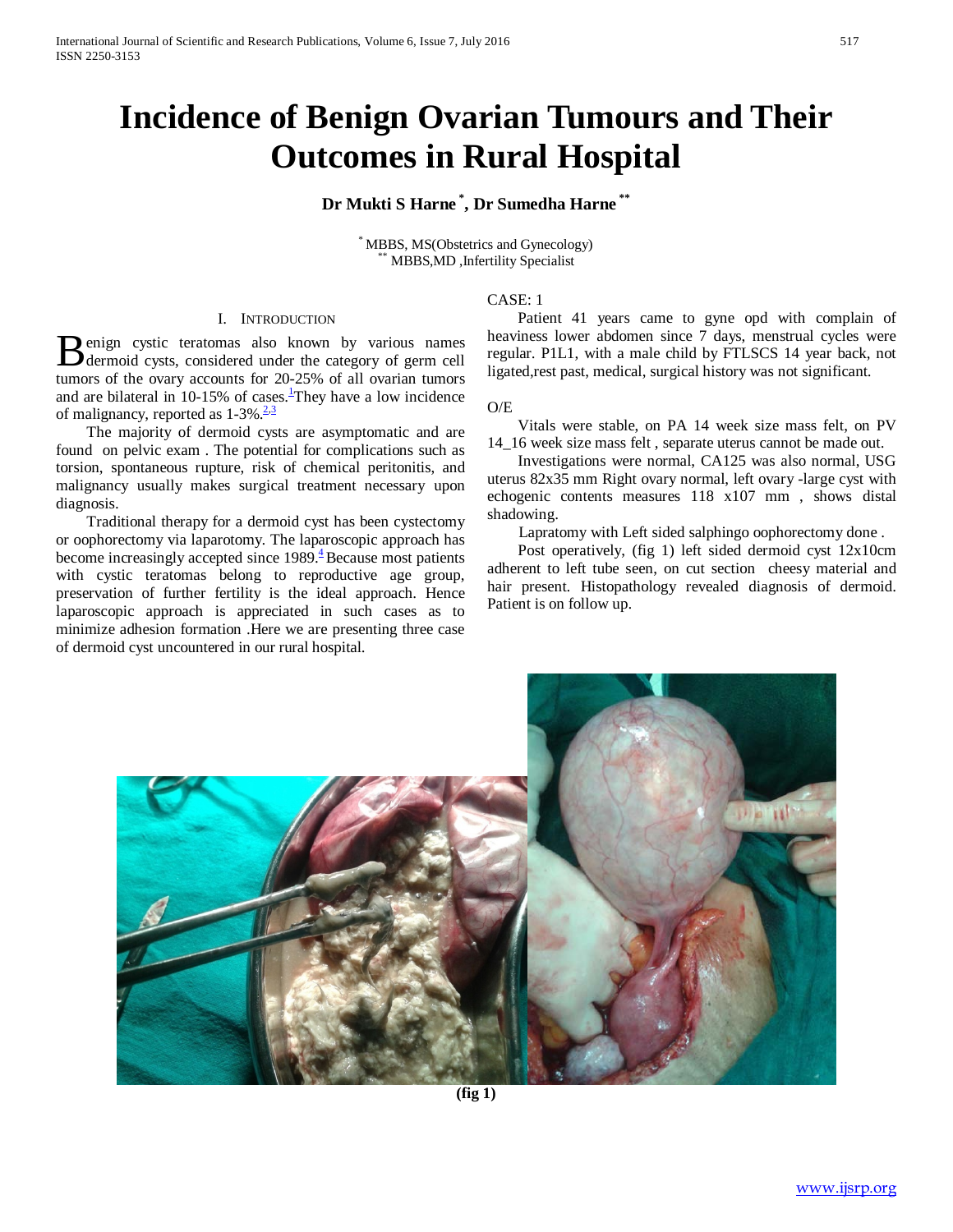## CASE 2:

 31 years old nulligravida came with complain of pain lower abdomen off and on since 1year,primary infertility with married life since 9years.

 Her menses were regular, no past medical surgical illness. O/E not significant .

 PA soft , PV uterus normal size, right adnexal mass 3x4cm in size.

Investigations, blood group:  $O +$ , Hb -13g %, ESR 10, HIV/HBSAG/VDRL/HCV non reactive ,TSH 1.9, AMH 46.71pm/l

#### HSA normal

 USG Uterus 83x30mm , right ovary cyst with echogenic content 37x24mm, calcification present, left ovary normal, mild free fuild in POD.

 Diagnostic hysterolaparoscopy was done, followed by right ovarian cystectomy and chromopertubation and endometriotic patch fulguration done.

 Perop-uterus normal size,endometriotic patch on uterosacral ligament,left ovary normal,right ovary dermoid cyst 3x4cm ,on CPT B/L spillage of dye seen.

 On cut section sebaceous material present , hair and tooth present

Histopathology confirmed diagnosis of dermoid.

#### CASE 3:

 A 23 years old, G2P1L1 with history of 9 months of amenorrhoea with previous FTVD 3 years back ,was taken for emergency lower segment caesarean section in view of fetal distress.

 Her menses were otherwise normal and had no complaints of pain in abdomen throughout the pregnancy state.

 PA- gravid uterus, corresponding to 36 weeks of gestation with head engaged .fetal heart sound were 100/ min heard on the midline of left spinoumbilical line.

 PV- 3 cm dilated , 20 % effaced with meconium stained liquor .

 USG scan: single live intrauterine pregnancy corresponding to 37 weeks gestation with adequate liquor. Both the ovaries were not visualized due to gravid uterus .

 Patient was taken for emergency LSCS. Intraoperatively evidence of right sided cystic ovary present ,which was cut opened. Evidence of structured resembling hair , bone and teeth were present .(fig 2)

 Sample was sent for histopathological examination for confirmation of clinical diagnosis.

Histopathology confirmed diagnosis of dermoid.



**(fig 2)**

# II. DISCUSSION

Mature cystic teratomas account for ~15% (range 10-20%) of all ovarian neoplasms. They tend to be identified in young women, typically around the age of 30 years 1 and are also the most common ovarian neoplasm in patients younger than 20 years 8.Uncomplicated ovarian dermoids tend to be asymptomatic and are often discovered incidentally. They do however predispose to [ovarian torsion,](http://radiopaedia.org/articles/ovarian-torsion) and may then present with acute pelvic pain. Mature cystic teratomas are encapsulated tumours with mature tissue or organ components. They are composed of well-differentiated derivations from at least two of the three germ cell layers (i.e. ectoderm, mesoderm, and endoderm). They therefore contain developmentally mature skin complete with hair follicles and sweat glands, sometimes luxuriant clumps of long hair, and often pockets of sebum, blood, fat, bone, nails, teeth, eyes, cartilage, and thyroid tissue. Typically their diameter is smaller than 10 cm, and rarely more than 15 cm. Real organoid structures (teeth, fragments of bone) may be present in ~30% of cases. [Struma ovarii tumour:](http://radiopaedia.org/articles/struma-ovarii-tumour) contains thyroid elements, however sometimes these are separately classified as [specialised teratomas](http://radiopaedia.org/articles/specialised-teratoma-of-the-ovary) of the ovaries conventional radiograph

#### May show calcific and tooth components with the pelvis. *Pelvic ultrasound*

 Ultrasound is the preferred imaging modality. Typically an ovarian dermoid is seen as a cystic adnexal mass with some mural components. Most lesions are unilocular. The spectrum of sonographic features includes: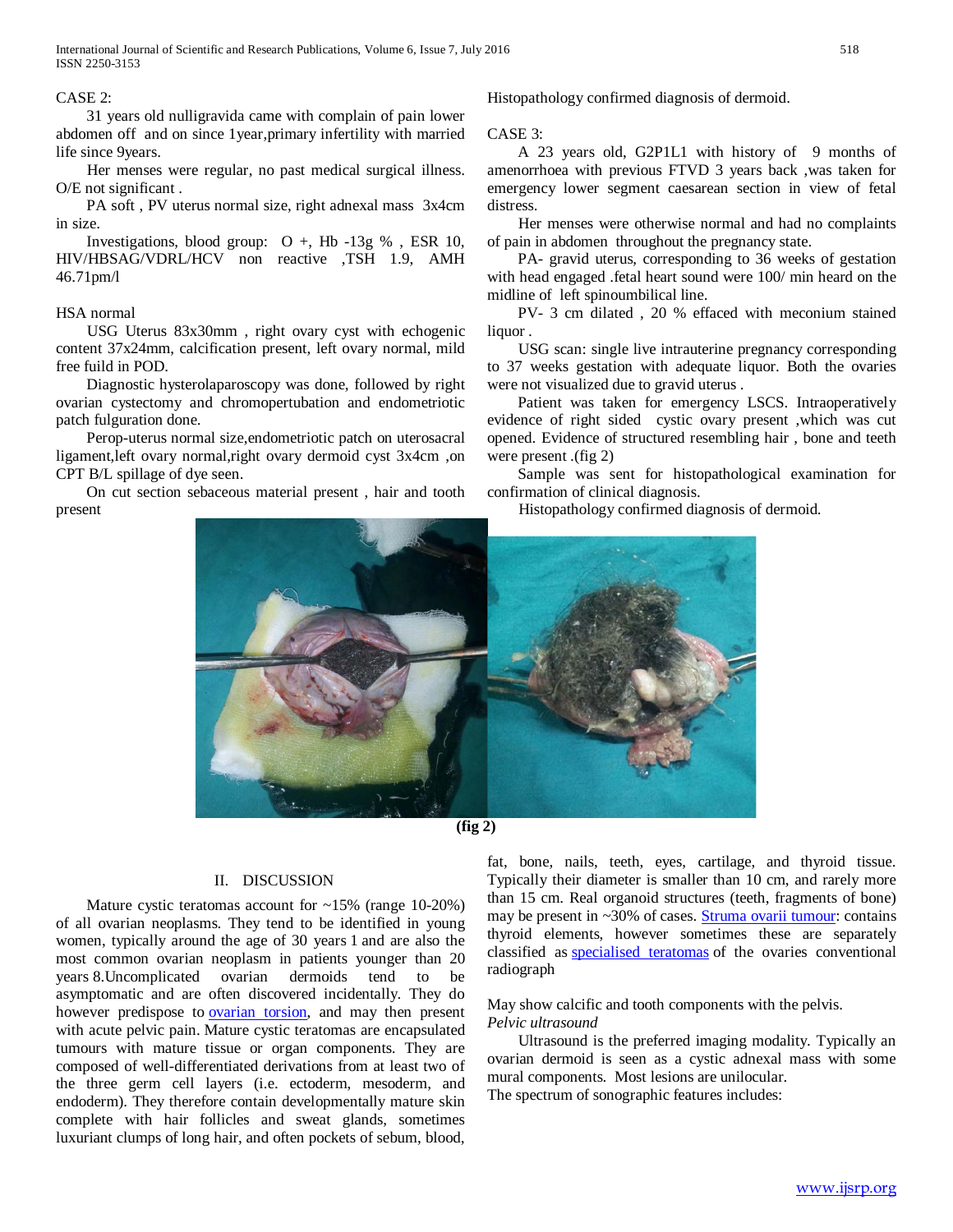- $\checkmark$  diffusely or partially echogenic mass with posterior sound attenuation owing to sebaceous material and hair within the cyst cavity.
- echogenic interface at edge of mass that obscures deep structures: the [tip of the iceberg sign.](http://radiopaedia.org/articles/tip-of-the-iceberg-sign)
- mural hyperechoic [Rokitansky nodule:](http://radiopaedia.org/articles/rokitansky-nodule) [dermoid plug](http://radiopaedia.org/articles/rokitansky-nodule)
- echogenic, shadowing calcific or dental (tooth) components
- presence of fluid-fluid levels. <sup>5</sup>
- multiple thin, echogenic bands caused by hair in the cyst cavity: the [dot-dash pattern.](http://radiopaedia.org/articles/dot-dash-pattern)
- $\checkmark$  colour Doppler: no internal vascularity.
- internal vascularity requires further workup to exclude a malignant lesion.

#### *CT images :*

 CT has high sensitivity in the diagnosis of cystic teratomas<sup>6</sup>, though it is not routinely recommended for this purpose owing to its ionising radiation.

 Typically CT images demonstrate fat (areas with very low Hounsfield values), [fat-fluid level,](http://radiopaedia.org/articles/missing?article%5Btitle%5D=fat-fluid-level) calcification (sometimes dentiform), [Rokitansky protuberance,](http://radiopaedia.org/articles/rokitansky-nodule) and tufts of hair. The presence of most of the above tissues is diagnostic of ovarian cystic teratomas in 98% of cases  $5$ . Whenever the size exceeds 10 cm or soft tissue plugs and cauliflower appearance with irregular borders is seen, [malignant transformation](http://radiopaedia.org/articles/squamous-cell-carcinoma-in-mature-cystic-teratoma-1) should be suspected<sup>5</sup>.

When ruptured, the characteristic hypoattenuating fatty fluid can be found as antidependent pockets, typically below the right hemidiaphragm, a pathognomonic finding<sup>2</sup>. The escaped cyst content also leads to a chemical peritonitis and the mesentery may be stranded and the peritoneum thickened, which may mimic [peritoneal carcinomatosis](http://radiopaedia.org/articles/peritoneal-carcinomatosis)<sup>2</sup>.

#### *Pelvic MRI:*

 MR evaluation usually tends to be reserved for difficult cases, but is exquisitely sensitive to fat components. Both fat suppression techniques and chemical shift artefact can be used to confirm presence of fat.

 Enhancement is also able to identify solid invasive components, and as such can be used to accurately locally stage malignant variants.

#### *Treatment and prognosis:*

 Mature ovarian teratomas are slow growing (1-2 mm a year) and therefore some advocate nonsurgical management. Larger lesions are often surgically removed. Many recommend annual follow up for lesions <7 cm to monitor growth, beyond which a resection is advised. *Complications*

Recognized complications include:

- $\frac{\text{ovarian}}{\text{torsion}}$ : ~3-16% of ovarian teratomas in general: considered the most common complication
- rupture:  $\sim$ 1-4%
- malignant transformation:  $\sim$ 1-2%, usually into [squamous cell carcinoma](http://radiopaedia.org/articles/squamous-cell-carcinoma-of-the-ovary) (adults) or rarely into [endodermal sinus tumours](http://radiopaedia.org/articles/ovarian-yolk-sac-tumour) (paediatrics)
- superimposed infection: 1%
- autoimmune haemolytic anaemia: <1%.

### *Differential diagnosis:*

General differential imaging considerations include:

- [haemorrhagic ovarian cyst](http://radiopaedia.org/articles/haemorrhagic-ovarian-cyst)
- pedunculated [lipoleiomyoma of the uterus](http://radiopaedia.org/articles/uterine-lipoleiomyoma)
- [ovarian serous](http://radiopaedia.org/articles/ovarian-serous-cystadenoma) or mucinous [cystadenoma/](http://radiopaedia.org/articles/ovarian-mucinous-cystadenoma)cystadenocarcinoma
- this is usually only a serious consideration if typical features of mature cystic teratoma are absent (i.e. fat is absent)
- tend to occur in an older age group than dermoid cysts

#### *Treatment :*

 Treatment for dermoid cyst is complete surgical removal, preferably in one piece and without any spillage of cyst contents. The association of dermoid cysts with pregnancy has been increasingly reported.7 They usually present the dilemma of weighing the risks of surgery and anesthesia versus the risks of untreated [adnexal mass.](http://en.wikipedia.org/wiki/Adnexal_mass) Most references state that it is more feasible to treat bilateral dermoid cysts of the ovaries discovered during pregnancy if they grow beyond 6 cm in diameter. This is usually performed through laparotomy or very carefully through laparoscopy and should preferably be done in the second trimester.

## III. CONCLUSIONS

 Ovarian dermoid cysts <6 cm are not expected to grow during pregnancy or to cause complications in pregnancy and labor.

 Dermoids and endometriomas, given their typical slow growth and small potential for associated malignancy should be followed with US yearly, at least initially. It is possible that the follow-up interval could be lengthened once consistent stability has been demonstrated, but the panel recognized that we do not know when this is appropriate. Hydrosalpinx and peritoneal inclusion cysts need not be followed, unless the patient develops symptoms that warrant follow-up.

 Cysts that have thick septations, nodules with blood flow, or focal areas of wall thickening have a substantial likelihood of malignancy. Surgical evaluation should be strongly considered for these cysts.

#### **REFERENCES**

- [1] Freedberg, et al. (2003). Fitzpatrick's Dermatology in General Medicine. (6th ed.). McGraw-Hill. ISBN 0-07-138076-0.
- [2] "Mayo Clinic: Ovarian Cysts" https://www.mayoclinic.com/health/ovariancysts/DS00129/DSECTION=causes
- [3] "Cyst Management"http://onlinelibrary.wiley.com/doi/10.1002/uog.7610/full#bib  $\gamma$
- [4] "Dermoid Cyst of the Ovary Defined" http://www.medterms.com/script/main/art.asp?articlekey=2960
- [5] Najjar et al (2005) Dorsal Intramedullary Dermoids. Neurosurgery Review. 28:320-325
- [6] Aalst et al (2009) Intraspinal Dermoid and Epidermoid Tumours: Reports of 18 Cases ad Reapproasal of the Literature. Pediatric Neurosurgery. 45:281-290